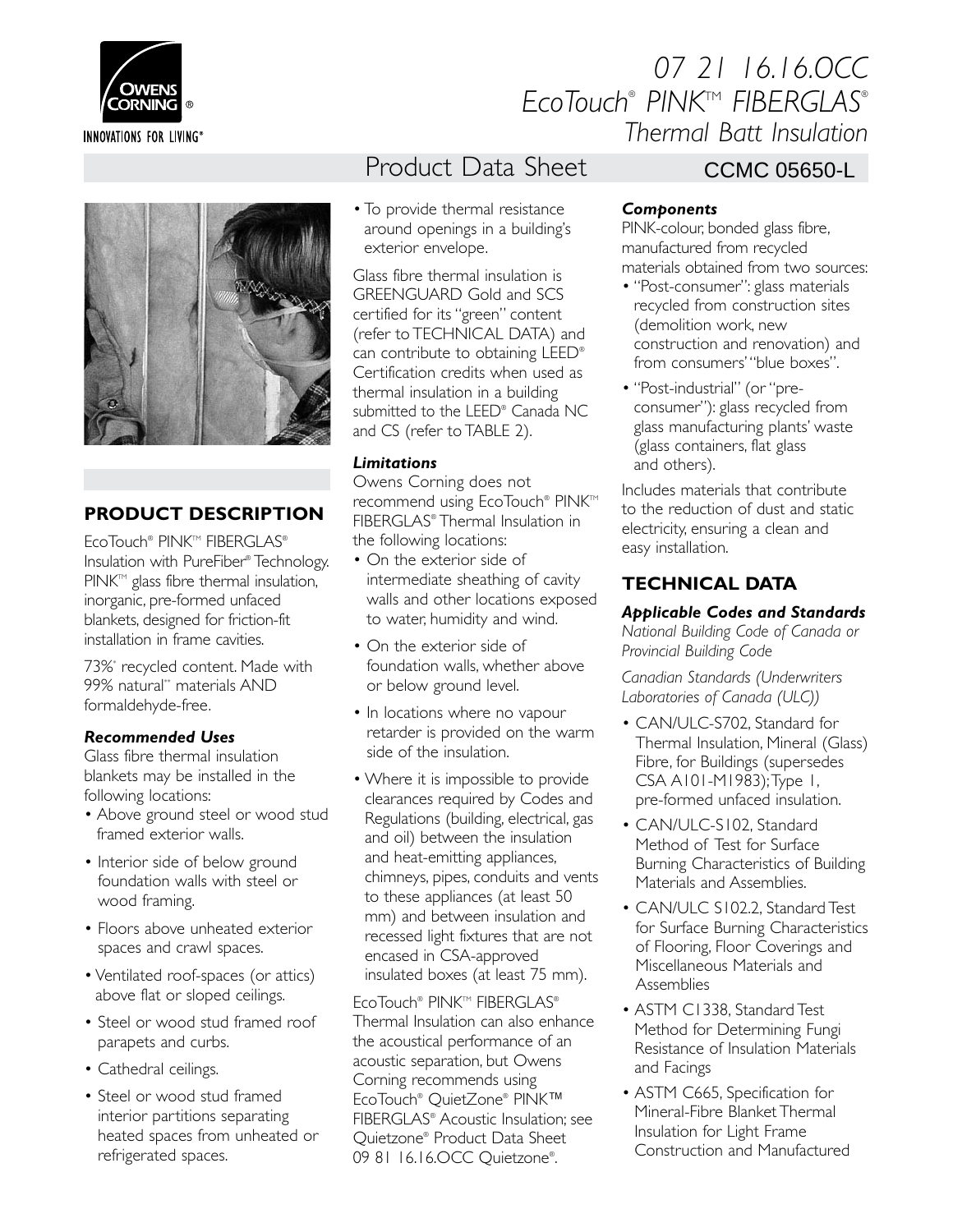

**INNOVATIONS FOR LIVING®** 

# *07 21 16.16.OCC EcoTouch® PINK*TM *FIBERGLAS® Thermal Batt Insulation*

# Product Data Sheet

### **TABLE 1 - CAN/ULC-S702 Physical Property Requirements**

| Properties                                                                       | CAN/ULC-S702 requirements for<br>pre-formed unfaced insulation <sup>(1)</sup>                                           | EcoTouch <sup>®</sup> PINK™<br>FIBERGLAS® Insulation                                     |  |  |
|----------------------------------------------------------------------------------|-------------------------------------------------------------------------------------------------------------------------|------------------------------------------------------------------------------------------|--|--|
| Thermal resistance                                                               | Mean thermal resistance $\geq$ the design<br>thermal resistance (as stated on the<br>product).                          | Complies                                                                                 |  |  |
| <b>Thickness</b>                                                                 | Mean thickness $\ge$ design thickness and<br>none of the individual thickness less<br>than 90% of the design thickness. | Complies                                                                                 |  |  |
| Width                                                                            | $-0\% + 3\%$                                                                                                            | Complies                                                                                 |  |  |
| Length                                                                           | $-1\% + 3\%$                                                                                                            | Complies                                                                                 |  |  |
| Surface burning characteristics<br>I) CAN/ULC S102 for vertical<br>applications: | Flame spread classification max 25;<br>smoke developed max 50.                                                          | Flame spread: 0<br>smoke developed: 0:                                                   |  |  |
| 2) CAN/ULC S102.2 for<br>horizontal or sloped applications                       | Flame spread classification max 25;<br>smoke developed max 50.                                                          | Flame spread: 0<br>Smoke developed: 0                                                    |  |  |
| Smoulder resistance                                                              | The mean mass loss shall not exceed<br>5% and none of the individual samples<br>shall exceed 10%.                       | Complies                                                                                 |  |  |
| Corrosiveness<br>CAN S702 requirements:                                          | Specimens shall not exhibit corrosion<br>and meet corrosion criteria in<br>ASTM C665                                    | Pass                                                                                     |  |  |
| Fungi resistance:                                                                | Specimens shall not exhibit growth<br>greater than that of comparative item                                             | Does not support mold<br>growth and meets fungal<br>resistance criteria of ASTM<br>C1338 |  |  |

 $\overset{(1)}{0}$  Refer to CAN/ULC-S702 TABLE 2

Maximum Service Temperature 350 deg. F (176 deg. C)

Housing (Corrosion resistance criteria)

- CAN4-S114, Standard Method of Test for Determination of Non-Combustibility in Building Materials; Type 1 pre-formed glass fibre thermal insulation meets the requirements of this standard.
- Meets UL 181 air erosion test (Max. 1000 feet per minute for plenum applications)

*Health Canada/Workplace Hazardous Materials Information System (WHMIS).* Visit www.owenscorning.ca for a current copy of the Material Safety Data Sheet (MSDS) for "*Low Density Fiber Glass Insulation – unfaced".*

### *Physical Properties*

*Canadian Construction Materials Centre (CCMC) Product Evaluation*

EcoTouch® PINK™ FIBERGLAS® Thermal Insulation complies to CAN/ ULC S702, Type 1 and has a CCMC listing.

• Data valid for products manufactured at facilities in Edmonton (Alberta), and Scarborough (Ontario).

• Product Evaluation Listing Number **05650-L**.

### *Certification by Independent Third Party Agencies - Recycled Content and Indoor Air Quality Standards*

*SCS Certification (Scientific Certification Systems) for recycled materials content.*

Certification based on Environmental Claims Certification Program:

- 73% minimum certified recycled materials content distributed as follows:
	- 9% "post-industrial" (or "preconsumer") recycled materials content; average for all North American manufacturing plants;
	- 64% "post consumer" recycled materials content;
- "Certificate of Achievement": "manufactured by Owens Corning (various forms and sizes)".

For up-to-date Certification information go to www.scscertified.com.

EcoTouch® PINK™ FIBERGLAS® Thermal Insulation is GREENGUARD Gold Certified<sup>5M</sup> to meet stringent indoor air quality standards.

Certified to GREENGUARD standards for low chemical emissions into indoor air during product usage.

"GREENGUARD Gold Indoor Air Ouality Certified<sup>SM"</sup> certification: Owens Corning™ EcoTouch® PINK™ FIBERGLAS® Thermal Insulation. For up-to-date Certification information go to www.ul.com/gg.

### **IDENTIFICATION AND AVAILABLE SIZES**

### *Package Identification*

Each bag of insulation is labelled with information as required by CAN/ULC-S702 along with the CCMC Evaluation Listing Number 05650-L.

## **APPLICATION**

#### *Safety Measures: Applicator Protection*

Ensure applicator's personnel wears protection equipment such as breathing masks (dust-proof type masks prescribed in Material Safety Data Sheet), face and eye protection (safety goggles or eye glasses) and skin protection (gloves, long-sleeved shirts and pants). Consult the Product Safety Data Sheet (MSDS) (see above).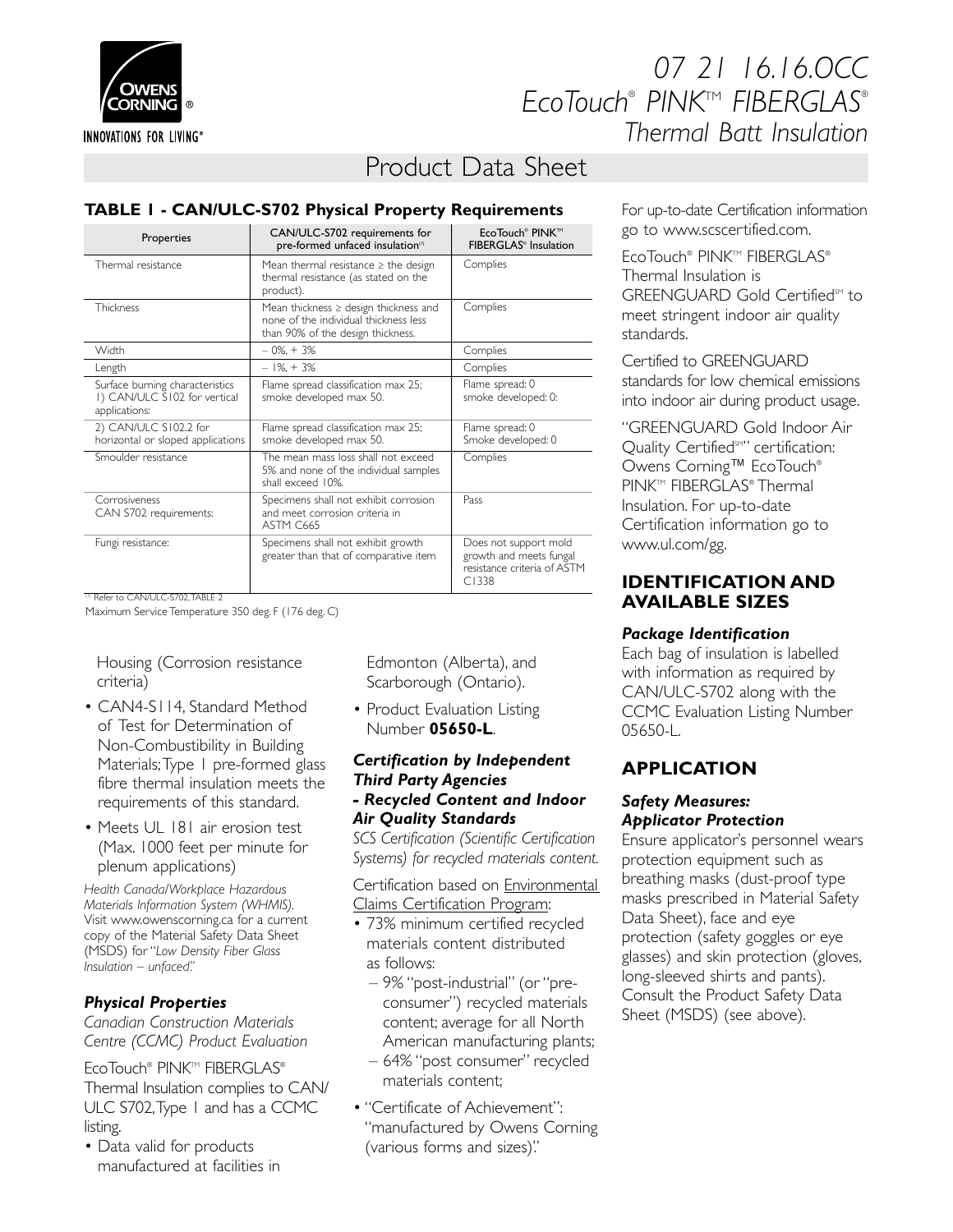

**INNOVATIONS FOR LIVING®** 

# *07 21 16.16.OCC EcoTouch® PINK*TM *FIBERGLAS® Thermal Batt Insulation*

# Product Data Sheet

# **CONTRIBUTION TO** *LEED* **CANADA CERTIFICATION**

TABLE 2: Contribution of Owens Corning Canada LP's EcoTouch® PINK™ FIBERGLAS® Thermal Batt Insulation Toward *LEED*® Canada NC and CS credits(1).

| Category and<br>performance criteria                                                                                  | Requirements to meet to<br>obtain a voluntary credit                                                                                                                                                                                                                                                                                                                                            | Insulation's contribution<br>to the performance                                                                                                                     | Additional comments                                                                                                                                             |
|-----------------------------------------------------------------------------------------------------------------------|-------------------------------------------------------------------------------------------------------------------------------------------------------------------------------------------------------------------------------------------------------------------------------------------------------------------------------------------------------------------------------------------------|---------------------------------------------------------------------------------------------------------------------------------------------------------------------|-----------------------------------------------------------------------------------------------------------------------------------------------------------------|
| <b>EA</b> (Energy and Atmosphere)<br>Credit I for energy<br>performance optimization of<br>new or existing buildings. | Anticipated energy cost<br>reduction compared to MNECB <sup>(2)</sup><br>or ASHRAE 90.1: 1-19 points for<br>NC, 3 to 21 points for CS, based<br>on % reduction.                                                                                                                                                                                                                                 | Insulation contributes<br>significantly to the reduction<br>of a building's energy demand.<br>Global contribution depends<br>on the design RSI value.               | The Project Manager<br>is responsible for the energy<br>analysis concerning the global<br>energy efficiency of the building<br>(ex. LEED standard form letter). |
| MR (Materials and<br>Resources) Credit 4 for<br>recycled materials content. <sup>2)</sup>                             | "Post-consumer" recycled<br>content plus one half "pre-<br>consumer" recycled materials:<br>point for at least 10% and<br>2 points for at least 20%.                                                                                                                                                                                                                                            | EcoTouch® PINK™<br>FIBERGLAS® Thermal Batt<br>Insulation Minimum 73%<br>average for Canadian<br>manufacturing plants (9%<br>Pre-consumer and 64% Post-<br>consumer) | Minimum 73% average for<br>Canadian manufacturing plants.                                                                                                       |
| MR (Materials and<br>Resources) Credit for locally<br>or regionally<br>produced materials.                            | Use building materials/<br>products extracted, harvested,<br>recovered & processed within<br>800 km (2,400 km if shipped<br>by rail or water) of the final<br>manufacturing site.<br>Demonstrate final<br>manufacturing site is within<br>800 km (2,400 km if shipped<br>by rail or water) of project<br>site for these products: I<br>point for at least 20% and 2<br>points for at least 30%. | Canadian insulation products<br>originating from the 3 glass fibre<br>plants (Scarborough, Edmonton)<br>contribute towards credits for<br>this category.            | Verify with local sales<br>representatives to determine<br>the product's origin.                                                                                |

Owens Corning EPD certifications of FIBERGLAS® batts and loose fill insulation currently qualify for 1 LEED® point under Material Disclosure and Assessment (MRpc61). The intent is to increase the use of products and materials with life cycle, ingredients, and attributes understood and optimized to improve overall environmental, economic, and social performance.

<sup>(1)</sup> Refer to the LEED® Canada for new construction and major renovations as promoted by the CaGBC.

<sup>(2)</sup> Model National Energy Code for Buildings.

<sup>®</sup> The recycled content of a material or furniture must be determined by dividing the weight of the recycled content of the item by the<br>total weight of the whole item, then by multiplying the resulting ratio by the total

### *Preparation*

Where there are soffit vents, take appropriate measures to prevent thermal batt insulation from blocking the air ventilation. Install Owens Corning™ **raft-R-mate®** attic vents.

Ensure cavities to be insulated have been inspected, notably:

- The installation of the support materials located on the cold side (plywood or gypsum boards or other sheathing type panels).
- Mechanical and electrical service lines passing in or through the wall cavities.

### *Installation*

Blanket-type insulation must be installed so that at least one face is in full and continuous contact with cladding, sheathing, or some other membrane. Where blanket-type

insulation is installed in attics under flat or sloped roofs, or between rafters in cathedral ceilings, provide adequate ventilation per specific applicable code requirements.

### *Humidity*

Wet insulation must be replaced or left to dry by providing an adequate air circulation. If the insulation is not compressed, it will recover its initial thermal resistance.

## **AVAILABILITY AND COST**

### *Cost Estimates*

Cost estimates are readily available from a physical description consisting of drawings and a brief specification based on the information contained in this Product Data Sheet.

## **TECHNICAL SERVICES**

Owens Corning publishes many technical bulletins and offers in-depth consultation services and dew point analysis to help you select the appropriate products for your designs and prepare details, and specifications. For more information, contact an Owens Corning Canada LP regional technical support representative.

## **QUALITY CONTROL**

Owens Corning regularly submits its products to independent agencies that certify their environmental quality in terms of:

- Toxic chemical and volatile particle emissions affecting indoor air quality and the ozone layer.
- Recycled materials content.

### **INFORMATION CLASSIFICATION SYSTEM**

### *Architectural Specifications*

Classification in accordance with MasterFormat<sup>™</sup> published by CSC-DCC and CSI. Selected number and title are

### **07 21 16.16 – Glass Fibre Blanket Insulation.**

### *Data Sheet*

Classification in accordance with MasterFormat<sup>™</sup> published by CSC-DCC and CSI. Selected number **07 21 16.16.OCC PINK™ FIBERGLAS®** corresponds to Owens Corning Canada LP's classification for EcoTouch® PINK™ FIBERGLAS® thermal blanket insulation.